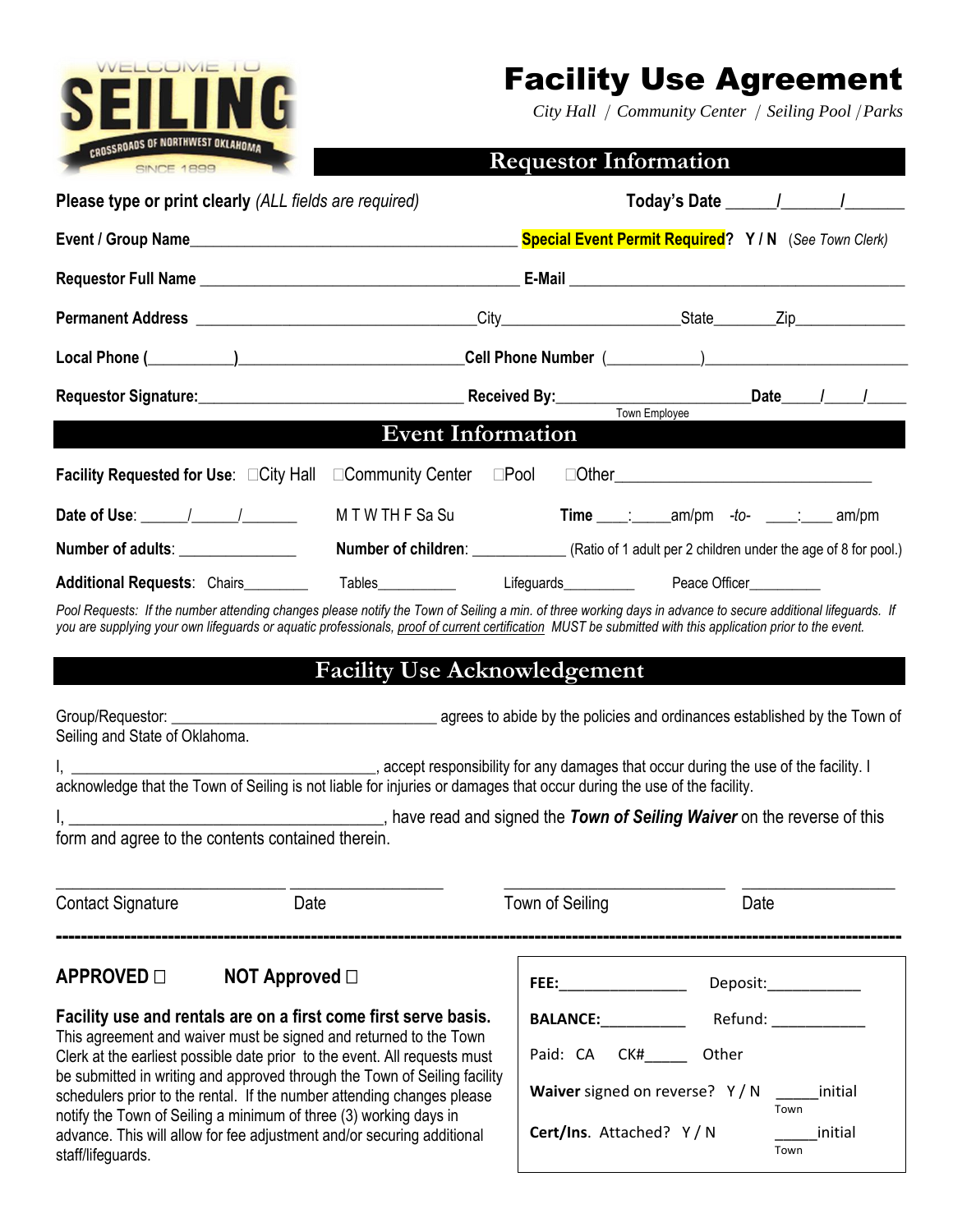#### **TOWN OF SEILING WAIVER**

HOLD HARMLESS AND INDEMNIFICATION: The undersigned applicant agrees to abide by all rules, regulations, and policies of the Town of Seiling regarding the use of facilities or equipment to be used as hereinafter described. The undersigned does further agree to hold harmless and indemnify the Town of Seiling from any and all claims of negligence – including death, losses, damages, actions, causes of actions and liabilities of any kind or nature whatsoever which are directly or indirectly related to the use of the facilities or equipment described herein by the undersigned and any guests, friends, or invitee's which result in injury or loss of property to any person using the facilities or equipment herein described. The undersigned does further waive any and all claims of negligence – including death, losses, damages, or liabilities related to the condition of the premises or equipment to be used. The undersigned agrees to handle, respond to, investigate and defend, at its sole expense, any claim or alleged claim made against the Town of Seiling, its board members, employees, officials, officers, agents, or agents' employees, arising out of the conduct of the undersigned's operations and/or use of the premises. The undersigned shall bear all other costs and expenses related thereto.

Name of Organization or Group **example 20 and 20 and 20 and 20 and 20 and 20 and 20 and 20 and 20 and 20 and 20** 

Contact Person

Print Name Sign / Date

| <b>Community Center Cleaning Checklist</b>                                                                                |                                                               |  |  |  |
|---------------------------------------------------------------------------------------------------------------------------|---------------------------------------------------------------|--|--|--|
| □ General: Spray to kill flies BEFORE sweeping. Sweep dead flies                                                          | $\Box$ Kitchen: Wash all dishes & put away neatly             |  |  |  |
| Wipe all Tables & Chairs. Stack neatly in designated area                                                                 | □ Clean & Wipe Refrigerator. If you brought it, take it home. |  |  |  |
| Sweep & Mop WOOD Floors using only WATER                                                                                  | □ Clean & Wipe Oven, Stovetop and Microwave                   |  |  |  |
| Sweep & Mop all other Floors throughout building.                                                                         | □ Clean & Wipe ALL counter tops                               |  |  |  |
| □ Bathroom:                                                                                                               | □ Take out trash & Replace Liners                             |  |  |  |
| $\Box$ Clean & Wipe down sinks and counters                                                                               | BEFORE YOU LEAVE, please close the center properly.           |  |  |  |
| □ Clean & Wipe down toilet rims, seats, and FLUSH                                                                         | $\Box$ Check air systems: Set A/C at 80* and Heater at 65*    |  |  |  |
| Sweep & Mop bathroom floors                                                                                               | □ Turn off ALL lights: Main, Bathrooms, Kitchen, Front Porch  |  |  |  |
| □ Take out trash & Replace Liners                                                                                         | I Lock and Secure ALL doors. Front, Back, Sides, etc.         |  |  |  |
| Failure to complete ALL items above will result in forfeiture of the \$50 Cleaning Deposit. Additional charges may apply. |                                                               |  |  |  |

Pool Rules on Page 3